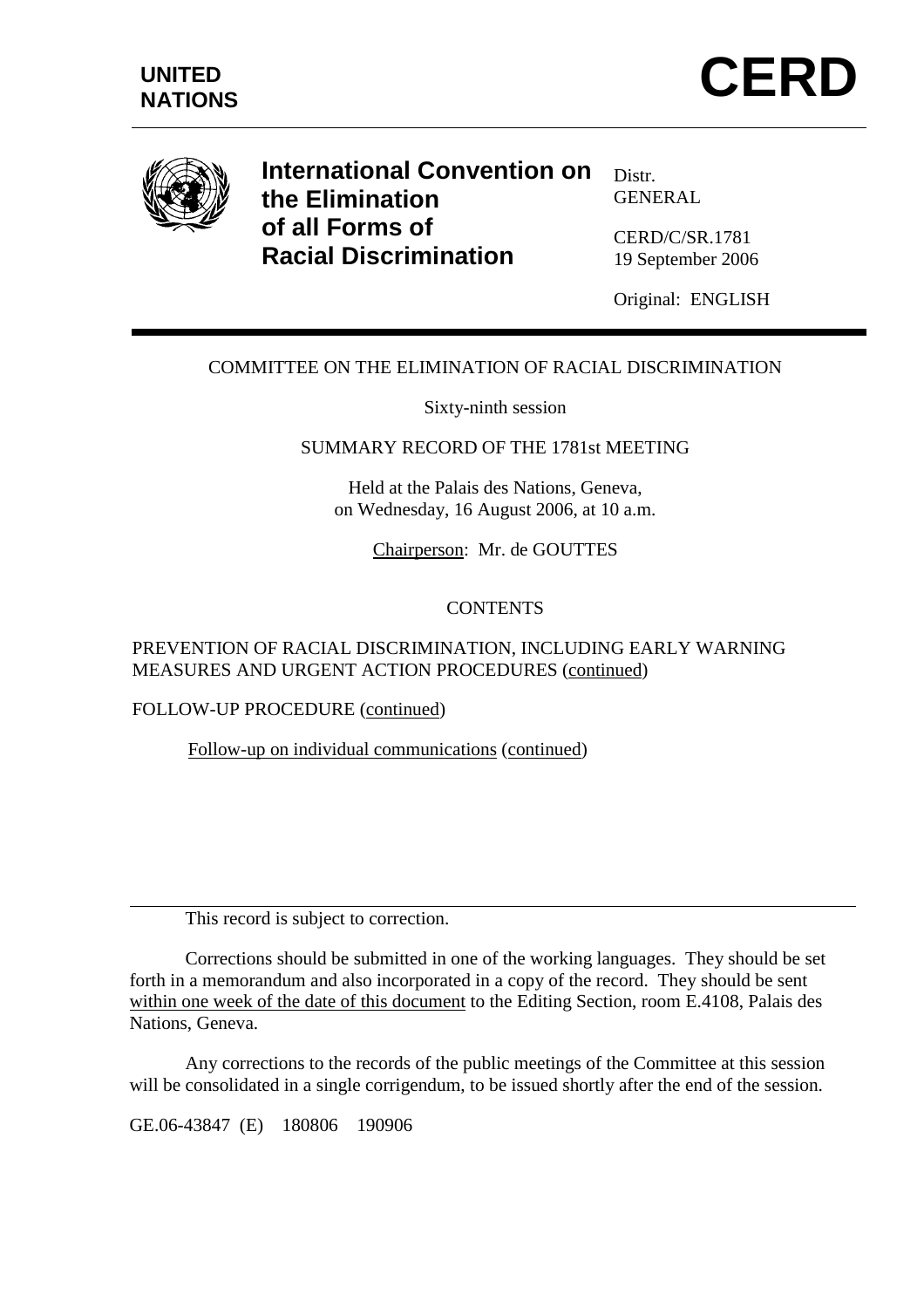#### CONTENTS (continued)

CONSIDERATION OF COPIES OF PETITIONS, COPIES OF REPORTS AND OTHER INFORMATION RELATING TO TRUST AND NON-SELF-GOVERNING TERRITORIES AND TO ALL OTHER TERRITORIES IN WHICH GENERAL ASSEMBLY RESOLUTION 1514 (XV) APPLIES, IN CONFORMITY WITH ARTICLE 15 OF THE **CONVENTION** 

FOLLOW-UP TO THE WORLD CONFERENCE AGAINST RACISM, RACIAL DISCRIMINATION, XENOPHOBIA AND RELATED INTOLERANCE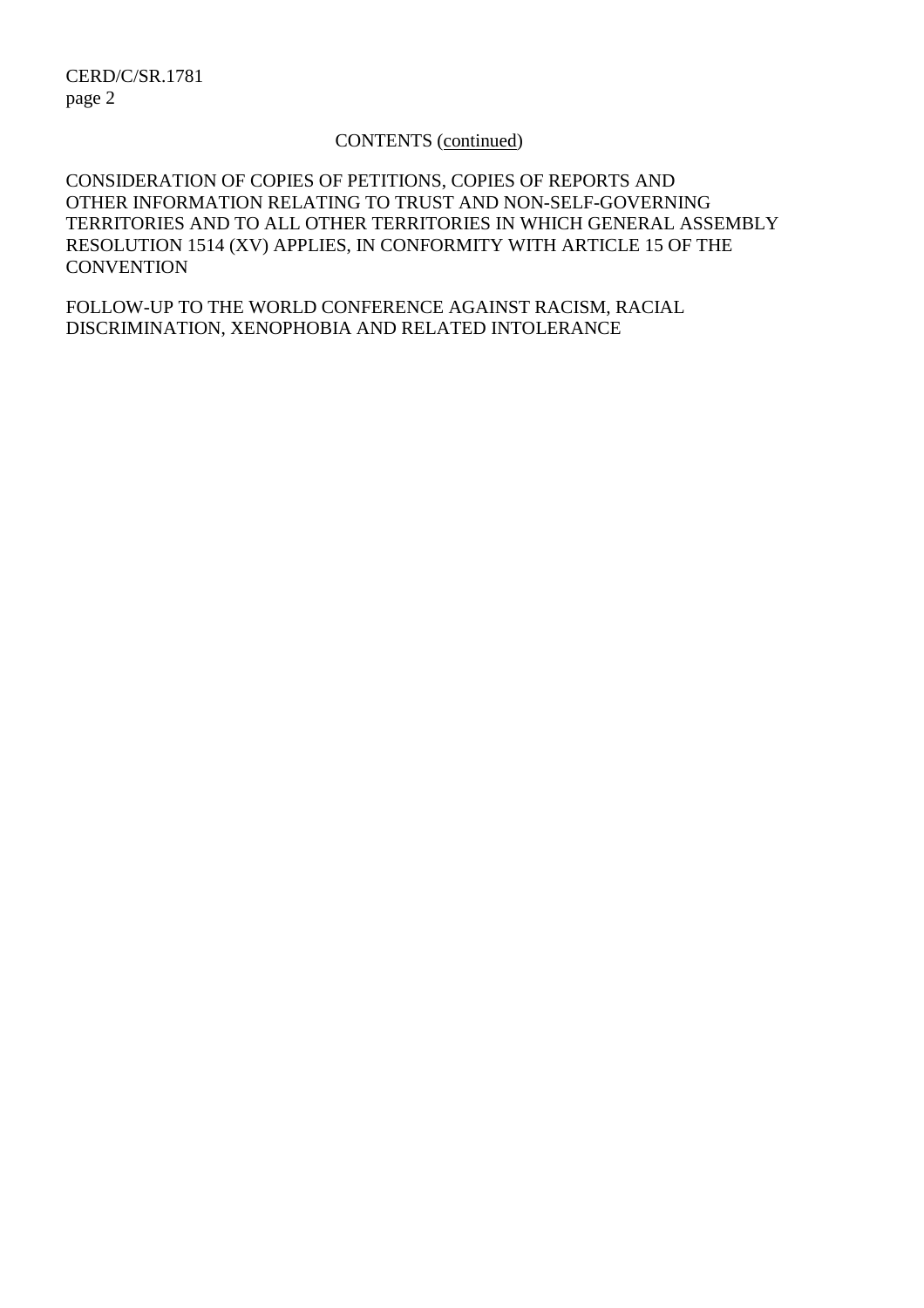### The meeting was called to order at 10.15 a.m.

# PREVENTION OF RACIAL DISCRIMINATION, INCLUDING EARLY WARNING MEASURES AND URGENT ACTION PROCEDURES (agenda item 3) (continued)

#### Suriname

1. Ms. JANUARY-BARDILL (Chairperson of the working group on early warning and urgent action procedures) recalled that the Committee had adopted decision 1 (67) (CERD/C/DEC/SUR/2) in August 2005 following consideration of Suriname under its early warning and urgent action procedure. On reconsideration of the case during the current session, the working group had recommended that the Committee should prepare a draft letter to Suriname, recalling its last decision, drawing attention to general recommendation XXIII concerning indigenous peoples and requesting that detailed information should be included in the country's next periodic report due on 14 April 2007. The working group had also considered that the situation was grave enough for the information to be shared with the Office of the United Nations High Commissioner for Human Rights (OHCHR) and the Human Rights Council, as it was felt that the Committee had exhausted its means of dealing with Suriname. It was therefore proposed that the Chairperson should send letters to both OHCHR and the Human Rights Council.

2. The CHAIRPERSON said that he took it that the proposal concerning the two draft letters could be approved.

3. It was so decided.

#### Nicaragua

4. Ms. JANUARY-BARDILL said that the submitting organization had requested that the Committee should initiate its early warning and urgent action procedure to address the violation of the human rights of the Awas Tingni indigenous people of Nicaragua. A ruling of the Inter-American Court of Human Rights in August 2001 had confirmed that the State party had indeed violated the community's human right to property when it had granted a logging concession in Awas Tingni territory without the community's consent. The Court had ordered the State party to implement an effective mechanism for demarcation of indigenous lands and to delimit, demarcate and title Awas Tingni's lands according to its customary law, values, customs and mores. A second ruling had ordered the State party in September 2002 to halt as well as investigate and sanction third party activities in the region. However, Nicaragua had done nothing to comply with those measures, despite continued community complaints. The working group had recommended that since the Committee had already decided to consider Nicaragua under its review procedure, requesting that the State party should submit its periodic report by 30 September 2006, it might be appropriate for the Chairperson to write to the State party, highlighting the submission received from the NGOs and requesting a response on those additional issues in its report.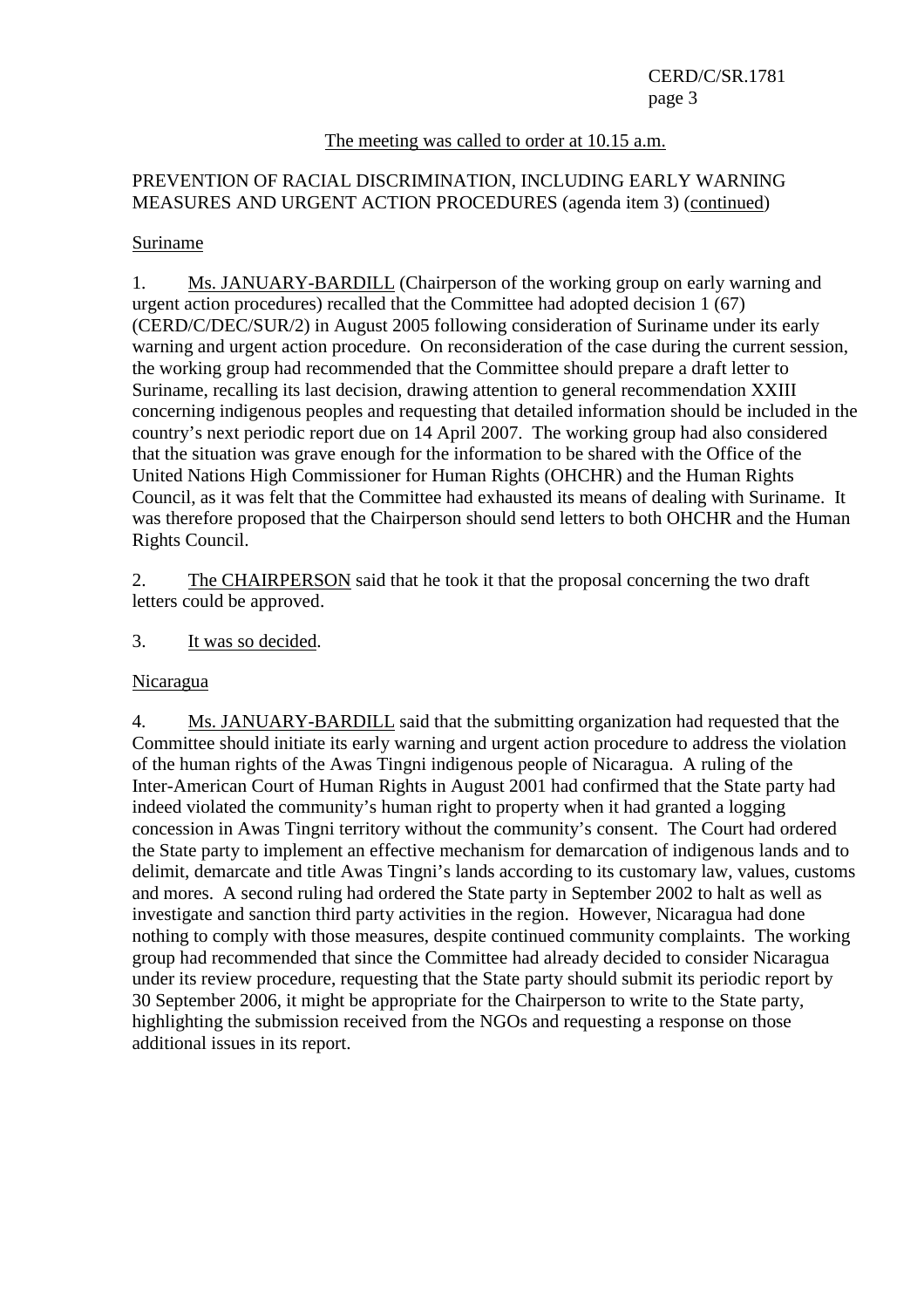5. The CHAIRPERSON, seeing no objections, said that he took it the Committee wished to adopt the proposed course of action for Nicaragua.

# 6. It was so decided.

# Lao People's Democratic Republic

7. Ms. JANUARY-BARDILL recalled that the Committee had considered the situation in the Lao People's Democratic Republic under its review procedure in 1992 and 1996 and that it had adopted a decision (CERD/C/63/Dec.1) under its early warning and urgent action procedure concerning the Hmong minority in August 2003. In its concluding observations (CERD/C/LAO/CO/15) of February 2005 on the State party's sixth to fifteenth periodic reports due for submission from 1985 to 2003, the Committee had requested the State party to provide information within one year on follow-up to the Committee's recommendations. The Committee had also decided to send a letter to express its concern about the ongoing detention of the Lao citizens who had accompanied journalists visiting the country in 2003. In its response, the Lao Government had denied that there was any conflict between the Government and the Hmong community. Although the Committee had discussed the Lao situation at length, it had not made any firm recommendation, as Mr. Shahi and Mr. Avtonomov had highlighted a number of complications that warranted further consideration.

8. Mr. SHAHI said that the Committee had received two communications during that session requesting the initiation of the urgent action procedure to review the Hmong situation, alleging that there had been massacres, rapes and killings. One rape in particular had been condemned by the American ambassador to the State party and had been the subject of a strong statement by Amnesty International calling for impartial investigation into the incident. There were very contradictory reports of the situation, as the Government denied any conflict, while according to the communications the hostilities were ongoing. The authors of the first communication regretted that the State party had failed to honour its obligations under the Convention, as indicated by the Government's response of May 2006, in which it continued to deny allegations, ignored the Committee's specific recommendations and gave irrelevant responses to the issues raised. Furthermore, the authors contended that the Government would not cooperate with the Committee on the situation of human rights violations, persistent racial discrimination and grave injustices committed against the Hmong, and urged the Committee to take all the necessary steps towards securing the rights of the Hmong people.

9. The authors of the second communication appealed to the Committee to call for an immediate cessation of hostilities in areas of conflict and to mobilize a United Nations peacekeeping force with emergency humanitarian aid to secure and investigate the atrocities against the Hmong. He agreed that it was necessary to investigate and that emergency humanitarian assistance was desperately needed, but he thought that a United Nations peacekeeping force was premature in the absence of better knowledge of the factual situation. The communication also called for the release of the Hmong civilians who had accompanied foreign journalists on their visit to the country in June 2003. The authors urged the Committee to call for an end to the violations of human rights and racial discrimination by the Lao Government, but it was difficult for the Committee to generalize on the full extent of violations without the report of an impartial fact-finding mission. Finally, the authors appealed for the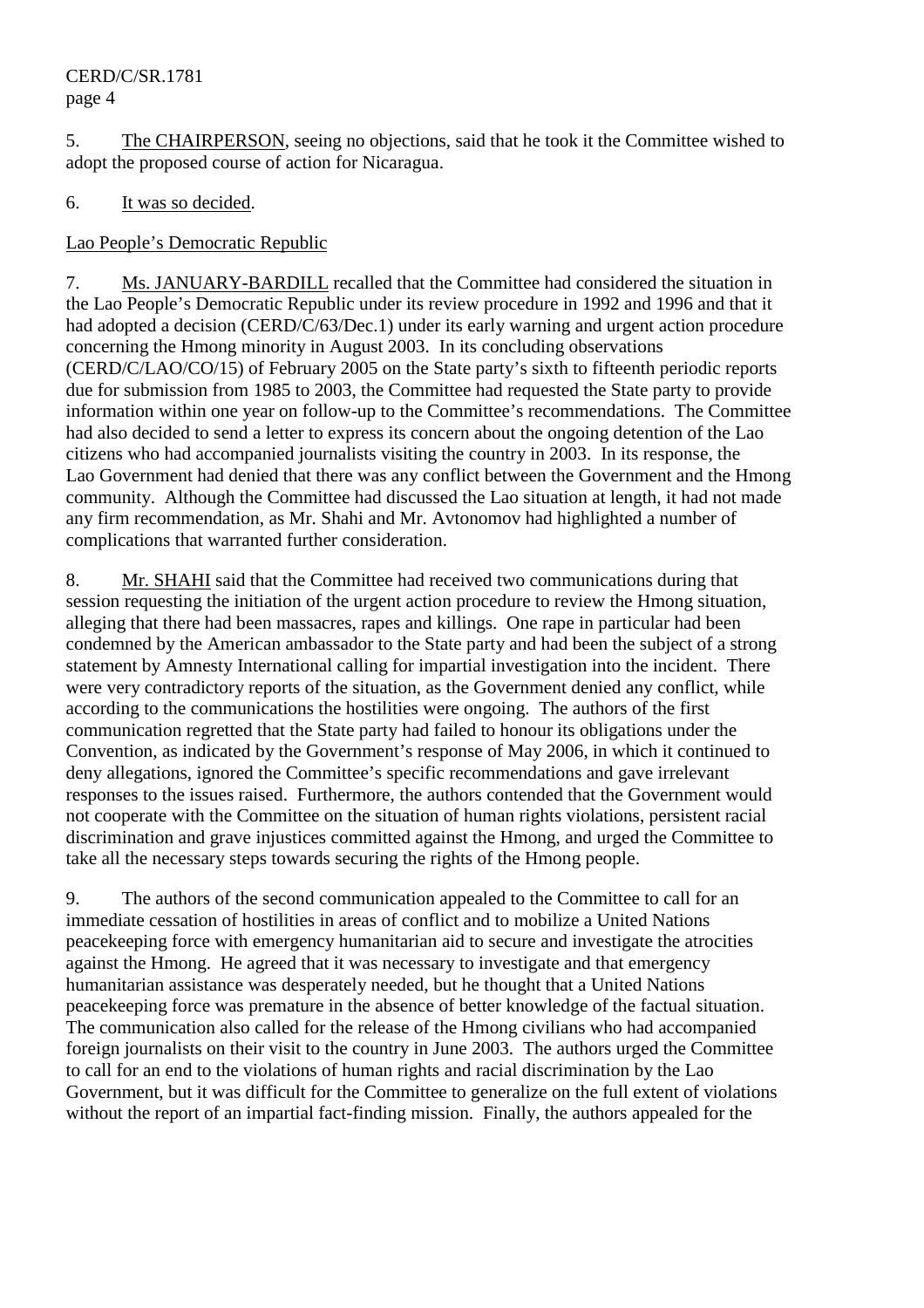Hmong crisis in the Lao People's Democratic Republic to be brought immediately to the attention of the United Nations Secretary-General and the Security Council. In addition, the communication called for the recognition of the Hmong people's economic, social and cultural rights and the right to self-determination, which exceeded the terms of the Committee's mandate and would fall rather under the remit of the Human Rights Committee.

10. The CHAIRPERSON recalled that the Committee had examined the Lao situation under its follow-up procedure on 2 August last and had decided to send a letter to the Lao Government requesting information on a series of issues, particularly the violence against the Hmong minority. That gave rise to a procedural problem; since the Committee had already adopted a decision under the follow-up procedure, it could not also address the situation under the early warning and urgent action procedure.

11. Mr. KJAERUM confirmed that the letter to the Lao Government under the follow-up procedure was almost finalized but that, since the Committee's discussion on the situation, he had decided to include in the letter a request that the Government should extend an invitation to the Independent Expert on minority issues to visit the country in order to analyse the situation of the Hmong people. Such a recommendation was in line with the integrated approach and the development of greater interaction between the Committee and other mechanisms. The Committee must choose to consider the situation under one or other of the procedures, as it would be confusing for the State party if it was addressed under both.

12. Mr. SICILIANOS said that in order to avoid such duplication there was a need for greater coordination between the working group on follow-up procedures and the working group on early warning and urgent action. Since the Committee had already decided to address the situation under the follow-up procedure, the matter should be considered closed. He supported Mr. Kjaerum's proposal to include in the letter the recommendation that the State party should extend an invitation to the Independent Expert on minority issues.

13. Ms. DAH agreed that the situation could not be considered under two different procedures.

14. Mr. AMIR said that in response to the Committee's letter requesting the release of the Lao prisoners, the Lao Government had stated that the prisoners were guilty of treason, but that in the light of extenuating circumstances, the case would be reconsidered. Since then, the Lao Government had informed the Committee that the Congress had decided to criminalize racial discrimination, but that the decision with regard to the Lao prisoners remained unchanged. At a recent meeting with a Hmong delegation, he had said that the Committee would be sending a letter to the Lao Government welcoming the decision to criminalize racial discrimination, but regretting that the decision regarding the Lao prisoners had not been revised, proposing that there should be independent judges dealing with the case, and requesting a response to the new information that had been brought to the Committee's attention. He agreed that the situation should be dealt with under a single procedure.

15. Mr. AVTONOMOV said that, while the State party Government should certainly be reminded of its obligations under the Convention, it was difficult to assess the situation of the Lao Hmong on the basis of information received to date. While nothing justified the reported serious violations of human rights, the activities of Hmong rebel groups had created an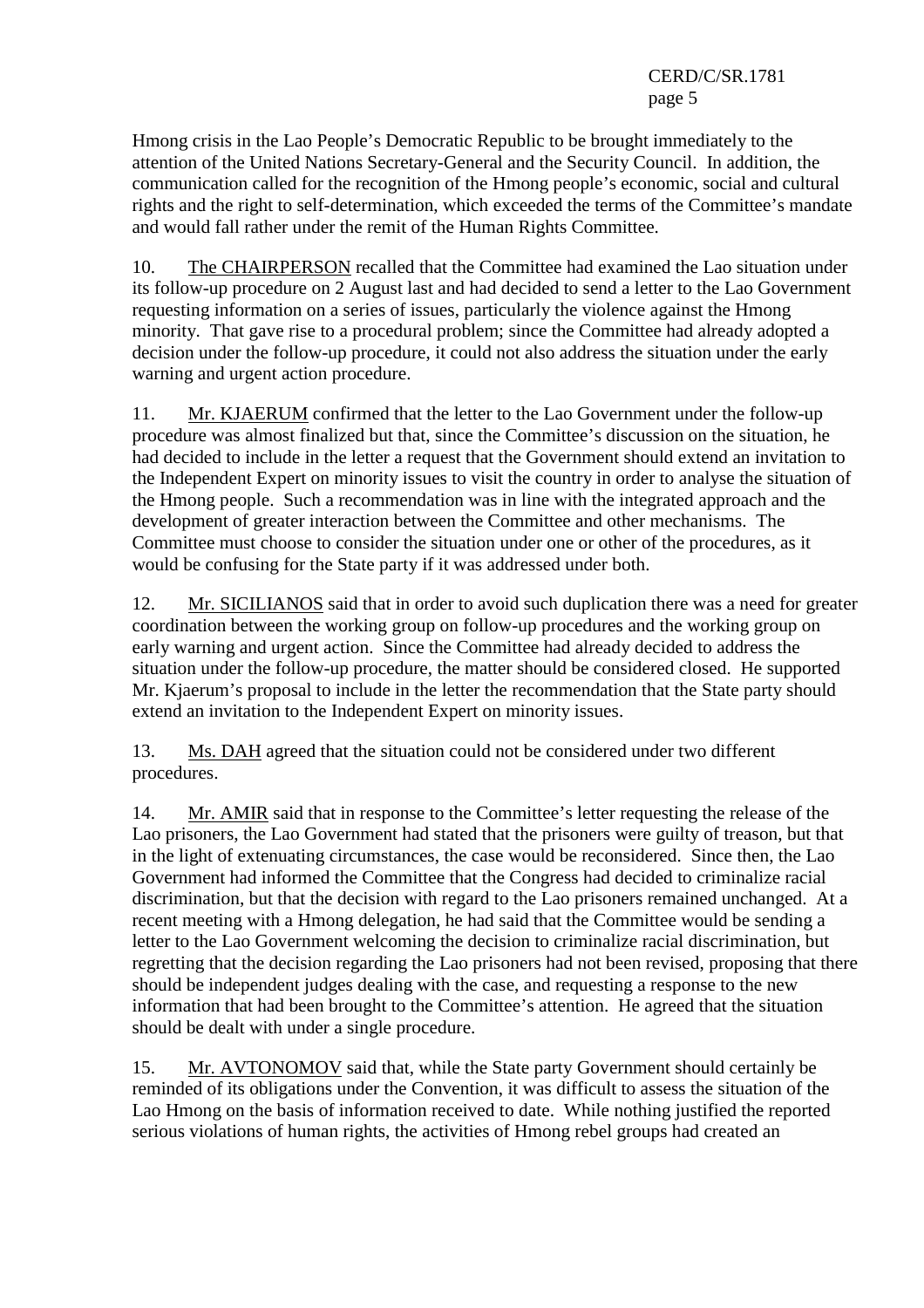extremely complex situation, which was further exacerbated by the Government's opium elimination operations. Additional information was required in order to establish whether the reported violations specifically targeted the Hmong people, or opium growers and traffickers in general. He, too, thought it opportune to encourage the State party Government to extend an invitation for the Independent Expert on minority issues to visit the country and to request supplementary information in the framework of the follow-up procedure.

# Peru

16. Ms. JANUARY-BARDILL said that the working group on early warning and urgent action procedures had received a communication concerning human rights violations against the Andean communities of Tacna in southern Peru, who reportedly suffered hunger and poverty as a result of the State party's failure to protect their water rights. The complainants had submitted that all domestic remedies had been exhausted and that a complaint had been dismissed by the Court of Criminal Justice in Tacna.

17. The working group had approached the Permanent Representative of the State party in Geneva, who had explained that, when the water supply project in the area had been initiated in 1977, its potential environmental impact had not been taken into account. Recognizing the unfortunate consequences of that shortcoming, the regional Government had conducted a proper environmental impact assessment and had concluded that the communities affected should be compensated. The working group was unaware of the nature of such compensation. The Permanent Representative had further explained that the resident indigenous population held no native title rights to the land in question. The working group had thus far not discussed the situation in the light of the supplementary information provided. She suggested that the State party should be requested to include pertinent information in its next periodic report.

18. Indicating that an individual communication on the matter had been submitted to the Human Rights Committee, the State party had called into question the admissibility of the complaint under the early warning and urgent action procedure, stating that it would disregard any possible measure adopted in that framework.

19. Mr. SCHMIDT (Secretariat) said that the Human Rights Committee had responded consistently to similar arguments advanced by the State party on previous occasions by declaring itself competent to examine individual communications submitted under the Optional Protocol to the International Covenant on Civil and Political Rights, regardless of whether the matter had also been submitted to an International Labour Organization (ILO) procedure, the procedure governed by Economic and Social Council resolution 1503 (XLVIII) or any other special procedures of the former Commission on Human Rights. The Human Rights Committee had held that, given the diverse nature of those mechanisms, their being seized with the matter did not preclude its examination under the Optional Protocol. Similarly, the initiation of an early warning and urgent action procedure should not be precluded by the mere fact that a member of the indigenous community concerned had submitted an individual complaint to the Human Rights Committee. However, the communication would be inadmissible under article 14 of the Convention.

20. Mr. AVTONOMOV said that the State party's assertion that there was no cause for concern stood in stark contrast with NGO reports, which described the situation of indigenous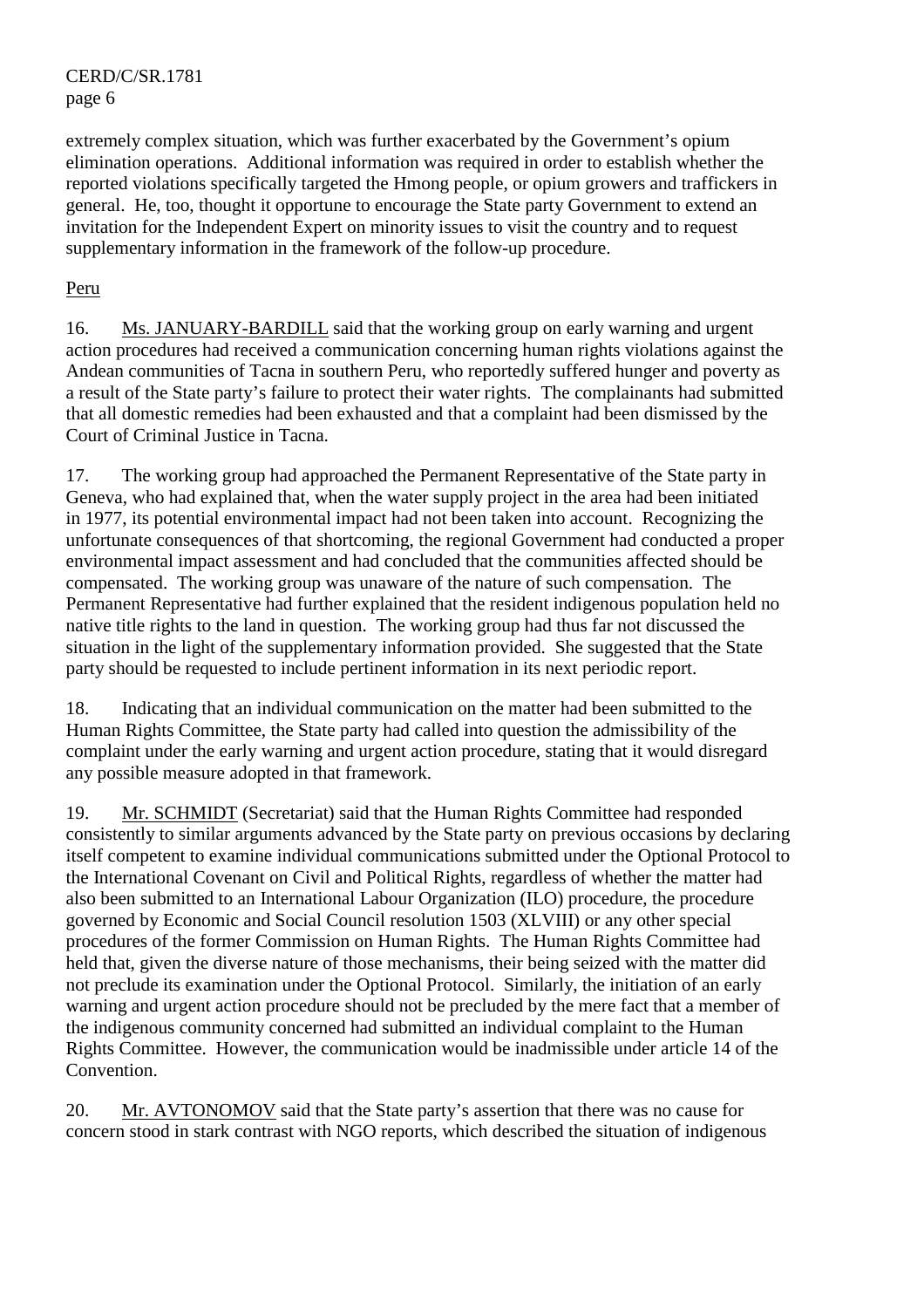communities in the area as catastrophic. The question of title over the land in question was irrelevant. Given that the environmental consequences of the water supply project affected the resident indigenous population, the matter clearly fell within the Committee's mandate. Additional information was required to assess the situation properly and decide on the appropriate course of action.

21. Mr. YUTZIS agreed. It should also be borne in mind that the water shortages affected not only indigenous peoples in Peru, but also those living in neighbouring Chile and Bolivia. The matter required urgent attention and no decision on admissibility should be taken before the Committee had received additional information clarifying the situation.

22. Mr. VALENCIA RODRÍGUEZ noted that the water supply problems of the Aymara people of Peru, Bolivia and Chile had existed for over 30 years. He agreed that the Committee needed more information before it could decide whether it should institute an urgent action procedure.

23. Ms. JANUARY-BARDILL reiterated that the Committee should write to the Government of Peru asking for more information in writing, which should include that provided orally by the ambassador of Peru the day before. The Committee would then be in a better position to decide whether the urgent action procedure was justified.

24. Mr. THORNBERRY, Rapporteur, said that the problems of the Aymara people were the result of a long accumulation of events rather than one single event. The Human Rights Committee had substantial jurisprudence on situations arising from such an accumulation of individual events.

25. The CHAIRPERSON said that, if there was no objection, he would take it that the Committee wished to send a letter to the Government of Peru asking for further information, as suggested by Ms. January-Bardill.

26. It was so decided.

27. Mr. SICILIANOS noted that the working group had not had the opportunity to discuss the information presented by the ambassador of Peru the day before. He suggested that, in future, the working group should meet to discuss any case which was about to be submitted to the Committee as a whole, so that its recommendations were as complete and up-to-date as possible. That would save time in the subsequent plenary.

28. The CHAIRPERSON supported that proposal.

29. Mr. ABOUL-NASR asked whether the Committee really needed to approve a letter which merely asked for further information.

30. The CHAIRPERSON said that, since the letter was sent in the Committee's name, it must be discussed and approved by all members in plenary session.

31. Mr. LINDGREN ALVES noted that drafts - of concluding observations, for example were usually circulated in advance. Members could raise any queries or doubts privately with the author of the draft, which would reduce the amount of discussion required in plenary.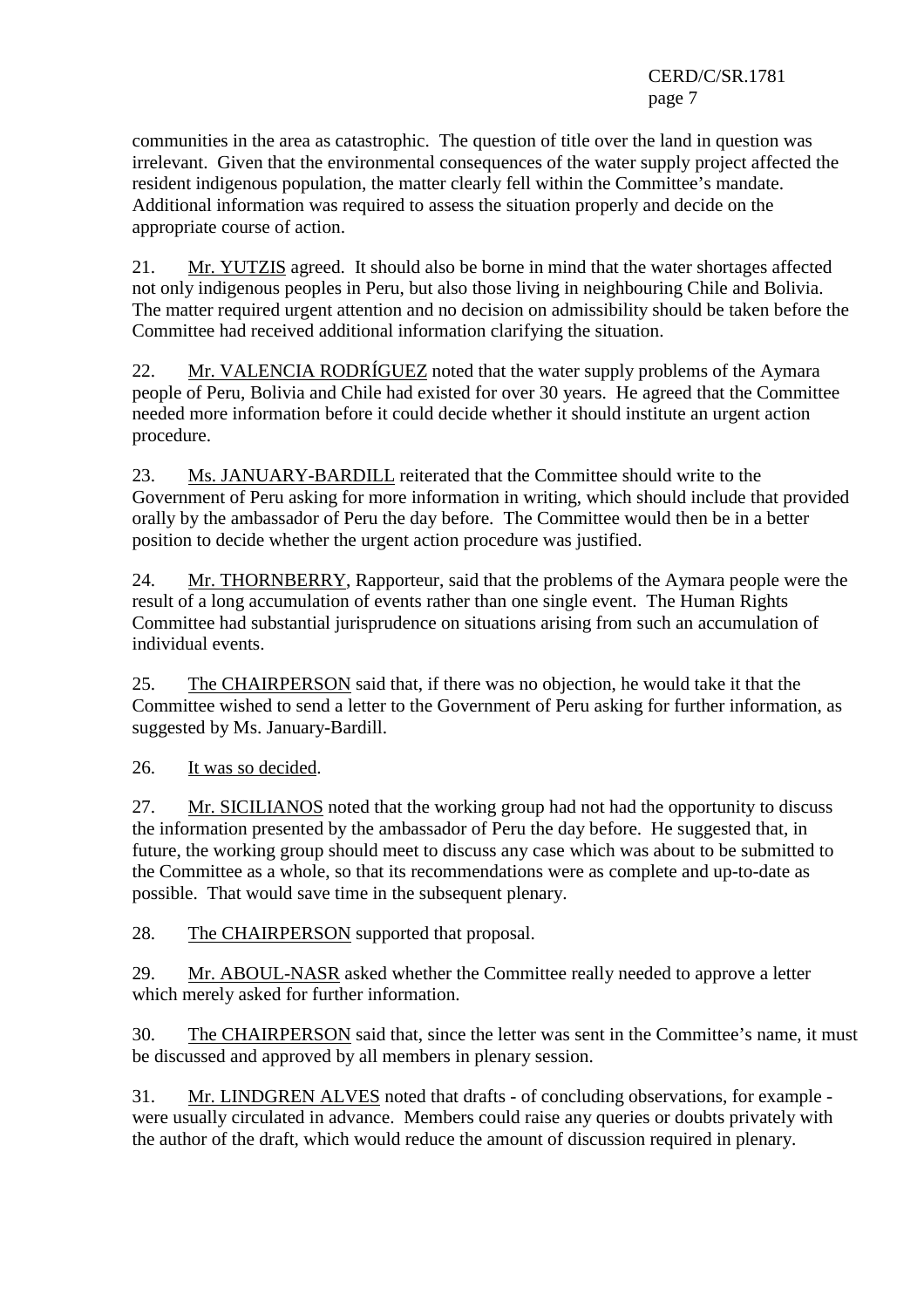32. The CHAIRPERSON suggested that in future the working group might itself draft letters which merely requested further information. The Committee could then consider and approve the draft, without discussing the case itself at that stage.

# Democratic Republic of the Congo

33. Ms. JANUARY-BARDILL informed the Committee that a request for urgent action had been submitted by seven organizations, including one national and one international non-governmental organization. They were concerned about the granting of logging concessions on indigenous peoples' traditional territories, the creation of national parks and the exploitation of the natural resources of indigenous territories, all without consultation with the indigenous peoples concerned. Allegedly, the rights of indigenous peoples were not recognized and no legal instruments existed to protect them. The authors of the request recommended a number of measures, including technical support by OHCHR.

34. The 11th to 14th periodic reports of the Democratic Republic of the Congo, which had been considerably overdue, had been submitted. The working group recommended that the consolidated report should be considered at the next session in March 2007, one session earlier than scheduled. The Committee should write to the State party asking for further information about the issues raised in the request for urgent action. However, it should bear in mind that it was a time of change in the country, since a presidential election had just taken place.

35. The CHAIRPERSON noted that Mr. Schmidt of the Office of the High Commissioner was to visit the Democratic Republic of the Congo the following week, and might learn more about the situation of indigenous peoples on that occasion. He suggested that Ms. January-Bardill should draft a letter along the lines which she had suggested for the Committee's subsequent approval.

# 36. It was so decided.

# United States of America

37. Ms. JANUARY-BARDILL said that the Committee had asked the Government of the United States of America for information about the situation of the Western Shoshone people, who had been the subject of two requests for urgent action. The information had not been received by the date requested, July 2006, and the working group therefore needed to discuss the action which should be taken.

# United Kingdom

38. Ms. JANUARY-BARDILL said that the information which the Committee had requested about the situation of Gypsies in the United Kingdom had been received, but that the working group was unlikely to have an opportunity to discuss it before the end of the current session.

39. Many of the cases submitted to the working group had to do with indigenous issues rather than actual racial discrimination. The Committee should perhaps consider whether such cases were best dealt with under the early warning and urgent action procedure.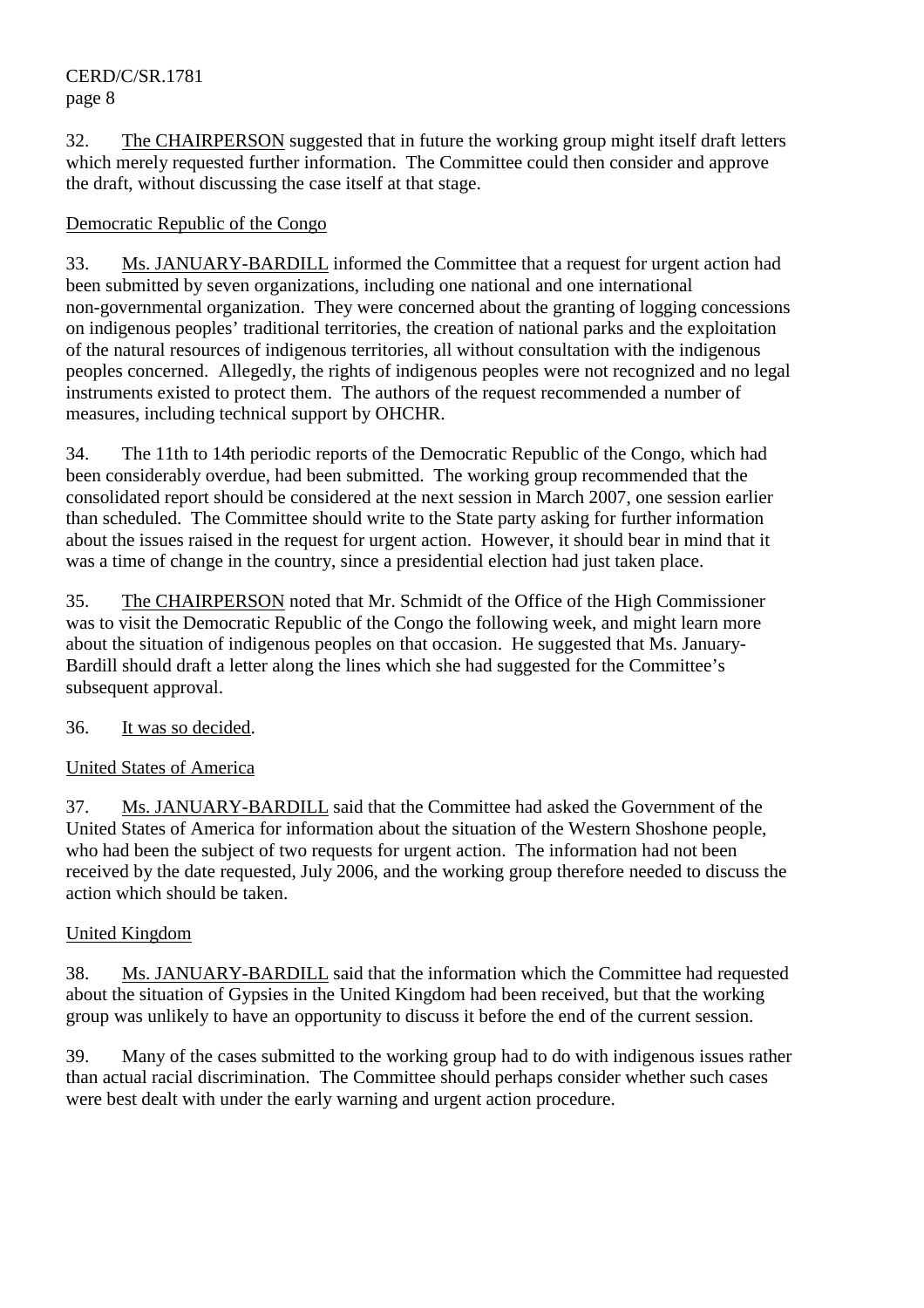# FOLLOW-UP PROCEDURE (agenda item 7) (continued)

# Follow-up on individual communications (continued)

40. Mr. SICILIANOS (Special Rapporteur for follow-up to Opinions) recalled that the Committee had decided to include in its annual report to the sixty-first session of the General Assembly a summary of all the individual cases in which the Committee had found violations of the Convention or had made suggestions or recommendations in cases of non-violation, along with the action subsequently taken by the State party concerned (see the Committee's report to the sixtieth session of the General Assembly, document A/60/18, annex IV).

41. He invited the Committee to consider two documents, which had been distributed informally in English in the meeting room. The first was a draft new chapter of the annual report, giving details of follow-up replies received from States parties up to 16 August 2006. A similar chapter would appear in future annual reports. The second gave details of the nine cases since the Convention's adoption in which the Committee had found a violation of the Convention and the eight cases in which it had found no violation but had made suggestions or recommendations to the State party. It would appear once only, in the Committee's report to the sixty-first session of the General Assembly.

42. The second document was a valuable compilation of the Committee's Opinions on individual communications, which had hitherto been available only in OHCHR archives. The summary showed that States parties' follow-up to the Committee's Opinions had generally been positive and had led to changes in legislation and an increase in public debate. He wished to commend the work of the Secretariat staff member who had helped to produce that summary and similar summaries issued by the Human Rights Committee and the Committee against Torture.

43. The CHAIRPERSON welcomed the summary of the Committee's Opinions, which would help to increase public awareness of the Committee's jurisprudence.

44. Mr. THORNBERRY (Rapporteur) likewise welcomed the summary, which would make the Committee's Opinions much more accessible. It would make the current annual report rather longer, but in future years the increase in length would be negligible.

45. Ms. DAH said that the production of a summary of individual communications by three of the treaty bodies was proof that they could indeed harmonize their working methods. That achievement should help to dispel any lingering doubts about the Committee's proposal for a unified body for the consideration of individual communications.

CONSIDERATION OF COPIES OF PETITIONS, COPIES OF REPORTS AND OTHER INFORMATION RELATING TO TRUST AND NON-SELF-GOVERNING TERRITORIES AND TO ALL OTHER TERRITORIES IN WHICH GENERAL ASSEMBLY RESOLUTION 1514 (XV) APPLIES, IN CONFORMITY WITH ARTICLE 15 OF THE CONVENTION (agenda item 9) (CERD/C/69/3)

46. Mr. PILLAI drew the Committee's attention to the note by the Secretary-General (CERD/C/69/3) on the agenda item and recalled that since the independence of Timor-Leste,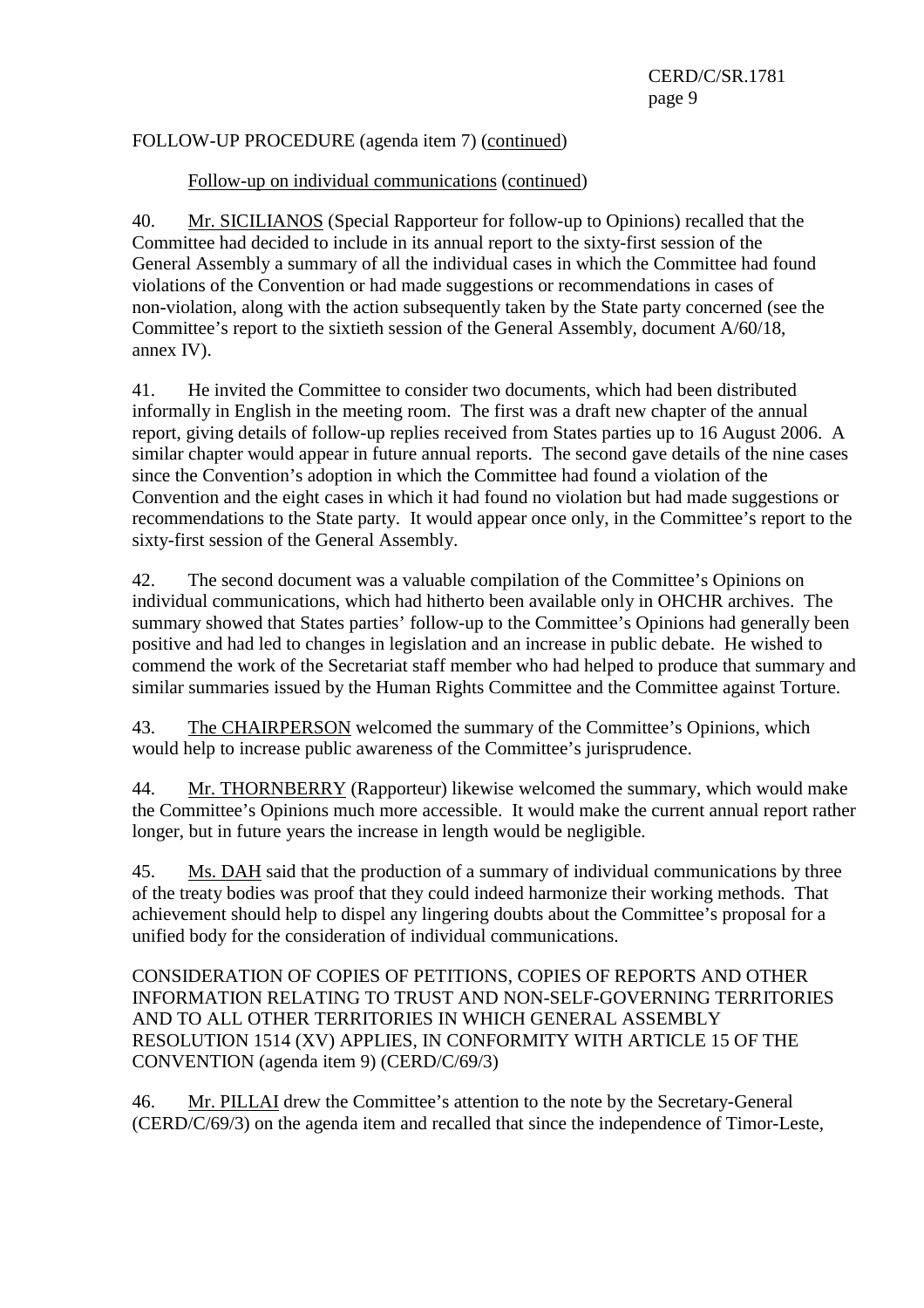only 16 Non-Self-Governing Territories remained. He had reviewed the Committee's past practice and had found that, due to the lack of information concerning the situation in those Territories, and in the absence of any petitions, the Committee had generally limited itself to urging the Administering Powers to provide more information on the Territories in their periodic reports and to requesting United Nations agencies to provide the Committee with any information they might deem relevant to the Committee's mandate.

47. He was concerned at the lack of information regarding the Non-Self-Governing Territories and pointed out that some Territories in fact had populations larger than some States parties to the Convention; furthermore, many of those Territories had ethnically diverse populations and might raise issues relating to ethnic and minority groups and possible discrimination that would be of interest to the Committee.

48. The lack of information about or petitions from the Territories could probably be attributed to lack of awareness of the Convention on the part of the populations. He therefore proposed that the Committee should request the Administering Powers and relevant United Nations agencies to take steps to increase awareness of article 15 of the Convention and should reiterate its request that the Administering Powers include information on the situation in the Non-Self-Governing Territories in their periodic reports and adopt measures to increase awareness of article 15 of the Convention, including the right to submit petitions to the Committee.

49. Mr. THORNBERRY said article 15 was perhaps less relevant currently than when the Convention had originally been drafted but, given the universal character of the Convention, agreed that there was to some extent an invisible constituency in the Non-Self-Governing Territories whose situation should be considered by the Committee. The issue of how to increase awareness of the Convention certainly warranted further discussion.

50. The CHAIRPERSON, supported by Mr. AMIR, agreed that the Administering Powers should be urged to include information relating to the Non-Self-Governing Territories in their periodic reports.

51. Mr. KJAERUM agreed with Mr. Thornberry that the Committee should look into ways of increasing awareness of the Convention in the Non-Self-Governing Territories. The Administering Powers should be requested to include information on the Territories in their periodic reports and to include representatives of the Territories in their delegations with a view to encouraging a dialogue between their populations and the Committee.

52. The CHAIRMAN said he took it the Committee wished to adopt the proposals made by Mr. Pillai.

53. It was so decided.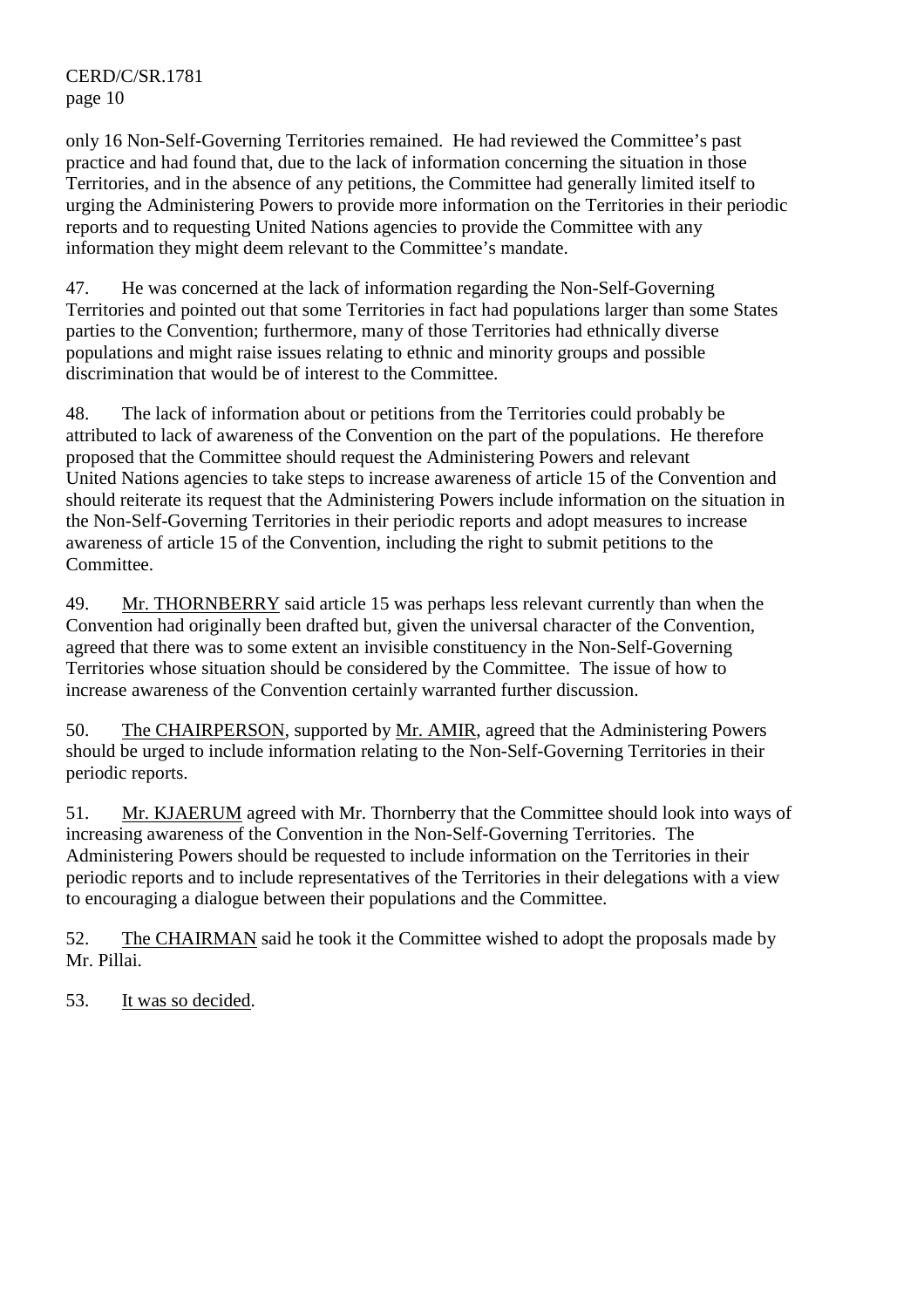### FOLLOW-UP TO THE WORLD CONFERENCE AGAINST RACISM, RACIAL DISCRIMINATION, XENOPHOBIA AND RELATED INTOLERANCE (agenda item 8) (E/CN.4/2004/WG.21/10 and Add.1, E/CN.4/2006/18)

54. Ms. JANUARY-BARDILL drew the attention of the Committee to the report of the Intergovernmental Working Group on the effective implementation of the Durban Declaration and Programme of Action on its fourth session held in Geneva in January 2006 (E/CN.4/2006/18). The Working Group had discussed the issues of racism and the Internet and the need for complementary international standards relating to racial discrimination, with a view to strengthening the Convention and its implementation. It had identified both substantive and procedural gaps and had made recommendations in that regard and on the reporting process.

55. Substantive gaps which had been identified included the fact that the Committee's general recommendations were considered non-binding and that some States made more effective use of the recommendations than others. The Working Group had also identified gaps in the Convention regarding the protection of specific groups, such as religious groups, refugees, asylum-seekers, stateless persons, migrant workers, internally displaced persons, descent-based communities, indigenous peoples, minorities and people under foreign occupation. However, the view had also been expressed that protection of the rights of refugees, asylum-seekers, stateless persons and internally displaced persons did not specifically fall under the mandate of the Convention (para. 76).

56. Consideration had also been given to the identification of additional deficiencies such as multiple or aggravated forms of racial discrimination, ethnic cleansing and genocide, religious intolerance and defamation of religious symbols, racial discrimination in the private sphere, incitement to racial hatred and dissemination of hate speech and xenophobic and caricatural pictures, through traditional media and information technology, including the Internet (para. 77). She noted that use of the Internet to disseminate racist material was rarely reported by States parties, which might reflect a weakness in the instrument.

57. The Working Group had also identified procedural gaps, including the need for the Committee to be able to undertake country visits and the need to formalize the Committee's follow-up to recommendations addressed to States parties in its concluding observations and opinions on individual communications (para. 78). Most participants were of the view that the gaps identified required the adoption of complementary international standards; some stressed, however, that the Committee's general recommendations had interpretative authority and the gaps in the Convention could continue to be addressed through the adoption of general recommendations. It had also been suggested that regional standards could complement international standards or assist in developing new international instruments. There was also discussion of amending the Convention, which would be a difficult process, or adopting an optional protocol to the Convention. Another possibility would be the adoption of new instruments relating to indigenous peoples, human rights education and religious intolerance (paras. 79 to 85). The need for the General Assembly to pay close attention to the annual report of the Committee and to its recommendations and concluding observations had also been highlighted.